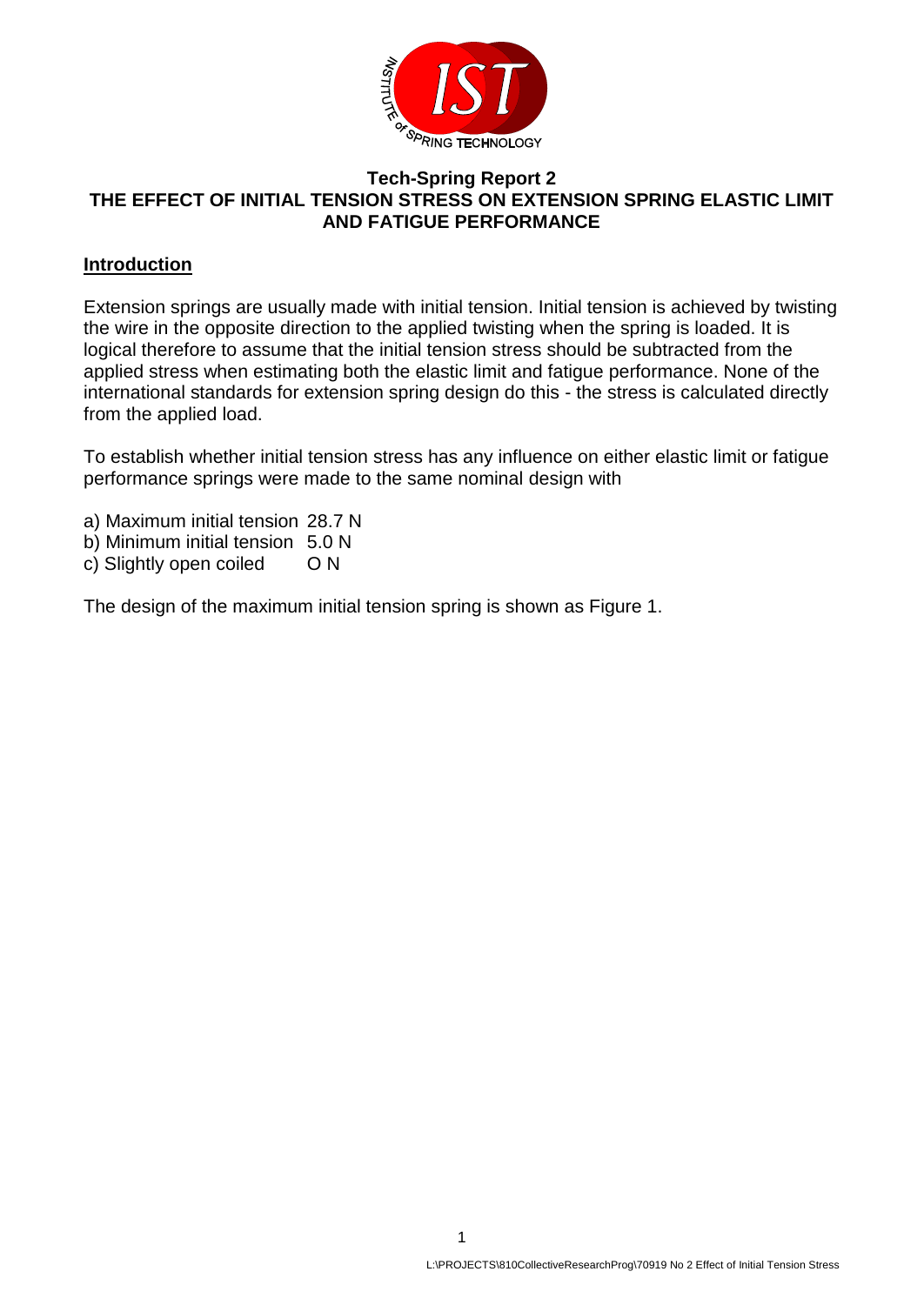

| INSTITUTE OF SPRING TECHNOLOGY                                                                                                                                          |                                                   |                                                                   |                                                                      |                                                                                                                      | Date:                                             | 04/09/2007 11:32:44             |
|-------------------------------------------------------------------------------------------------------------------------------------------------------------------------|---------------------------------------------------|-------------------------------------------------------------------|----------------------------------------------------------------------|----------------------------------------------------------------------------------------------------------------------|---------------------------------------------------|---------------------------------|
| Identifier:<br>Details:                                                                                                                                                 | Max i.it.<br>810                                  |                                                                   |                                                                      |                                                                                                                      |                                                   |                                 |
| <b>Spring Type</b> Round Wire Extension<br>Designed To:<br>Tolerance Standard:                                                                                          | EN 13906-2: 2001<br>DIN 2097: 1973                |                                                                   |                                                                      | Calculated Data<br>Estimated Free Length:<br>Initial Tension Stress:<br>Body Length:                                 | 125.54<br>103.85<br>103.42                        | mm<br>N/mm <sup>n2</sup><br>mm. |
| Material<br>EN 10270 Pt1 Patented Carbon<br>Youngs Mod (E):<br>Rigidity Mod (G):<br>Density:<br>Unprestress:                                                            | 206000<br>81500<br>.00000785<br>$0 - 45$          | N/mm <sup>n2</sup><br>N/mm^2<br>Kg/mm^3<br>%                      |                                                                      | Body Length (Max):<br>Stress Factor:<br>Spring Index:<br>Inside Diameter:<br>Mean Coil Dia.<br>Loop Inside Diameter: | 104.66<br>1.23<br>6.27<br>11.06<br>13.16<br>11.06 | mm.<br>mm<br>mm.<br>mm.         |
| End Type:<br>Loop Selection<br>Loop Outside Diameter:                                                                                                                   | Machine Loop<br>Equal to Body Dia.<br>15.26       | mm.                                                               |                                                                      | Wire Length:<br>Weight / 100:<br>Natural Freq:                                                                       | 2068.3<br>5.62<br>5467.8                          | mm<br>Κg<br><b>RPM</b>          |
| Design Parameters<br>Wire Diameter:<br>Outside Diameter:<br>Total Coils:<br>Spring Rate:<br>Initial Tension:<br>Free Length:                                            | 2.10<br>15.26<br>48.25<br>1.80<br>28.70<br>134.42 | mm.<br>mm.<br>N/mm<br>Ν<br>mm.                                    |                                                                      | (Calculated)                                                                                                         |                                                   |                                 |
| <u>Stress Data_</u>                                                                                                                                                     |                                                   |                                                                   |                                                                      |                                                                                                                      |                                                   |                                 |
| Lower                                                                                                                                                                   |                                                   | % Tensile                                                         | Operating Positions                                                  |                                                                                                                      |                                                   |                                 |
| Tensile<br>1510<br>SL<br>1740<br>SM<br>1740<br>DM.<br>SH.<br>1970<br>1970<br>DН<br>Specified                                                                            | I.T.<br>7 U<br>6 U<br>6 U<br>5 U<br>5 U           | 1<br>10 U<br>9 U<br>9 U<br>8 U<br>8 U                             | 2<br>42 U<br>37 U<br>37 U<br>33 U<br>33 U                            |                                                                                                                      |                                                   |                                 |
| Operating Data                                                                                                                                                          |                                                   |                                                                   |                                                                      |                                                                                                                      |                                                   |                                 |
|                                                                                                                                                                         |                                                   | 1                                                                 | 2                                                                    | Operating Positions                                                                                                  |                                                   |                                 |
| Length (mm)<br>Load $(N)$<br>Deflection (mm)<br>Body Stress (N/mm^2)<br>Loop Stress (N/mm^2)<br>Load Tol. Grade 1 (N)<br>Load Tol. Grade 2 (N)<br>Load Tol. Grade 3 (N) |                                                   | 141.80<br>42.00<br>7.38<br>152<br>357.04<br>6.17<br>9.80<br>15.68 | 216.80<br>177.12<br>82.38<br>641<br>1505.8<br>7.45<br>11.83<br>18.92 |                                                                                                                      |                                                   |                                 |
| Software Copyright @ 2002-2006 Institute of Spring Technology, Sheffield, UK (V7.43)                                                                                    |                                                   |                                                                   |                                                                      |                                                                                                                      |                                                   |                                 |

# **Figure 1**

# **Load Testing**

One spring of each type was load tested until each had been plastically deformed (either initial tension reduced or had become longer in its free position). Graphs drawn of the load / deflection curves are shown here as Figures 2 - 4. It is clear from these graphs that the load at which the springs started to deform plastically was 175N for the open coiled 190N for the minimum initial tension and 200N for the maximum initial tension springs.

### **Figure 2**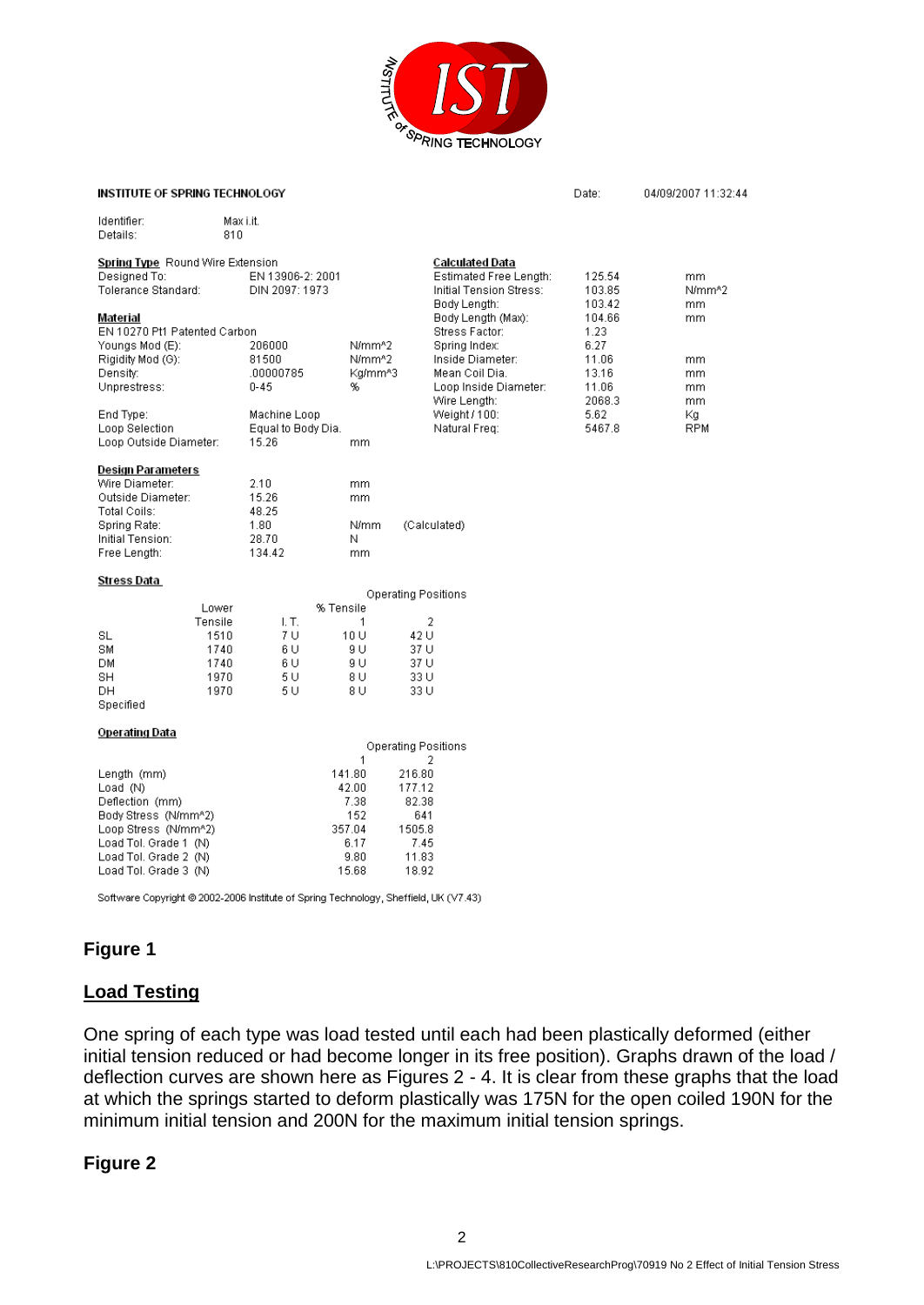

# **Figure 3**



# **Figure 4**

A second load test on one spring of each type was undertaken in which the springs were loaded progressively to identify the length and load at which they became plastically deformed. In this test the springs were loaded, unloaded, re-loaded to the last load, loaded a little further, unloaded etc.

The results of these tests are shown on Figure 5. The load at which plastic deformation started was

| <b>Open Coiled</b> | <b>Minimum Initial Tension</b> | <b>Maximum Initial Tension</b> |
|--------------------|--------------------------------|--------------------------------|
| 180N               | 190N                           | 230N                           |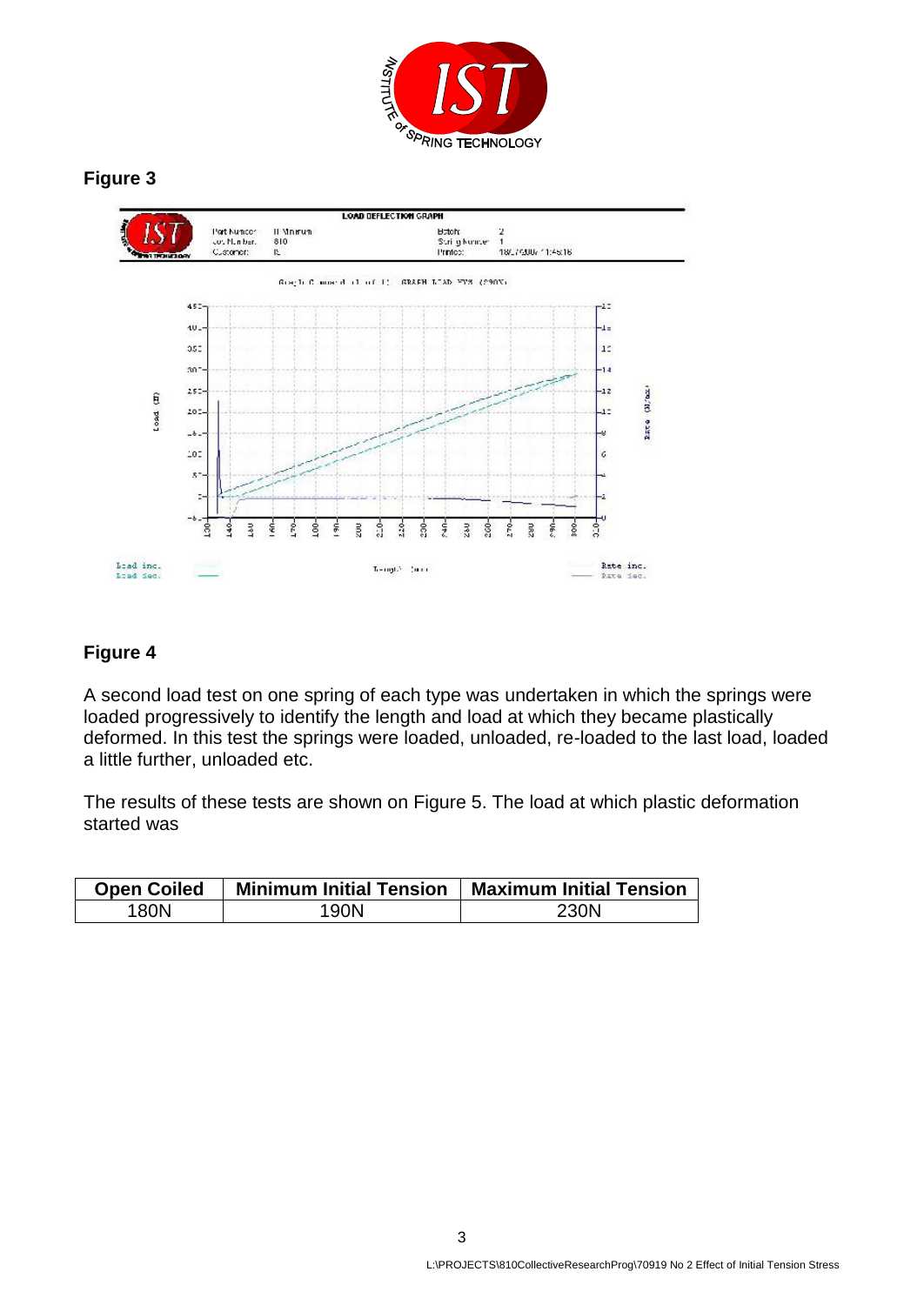







**Figure 5.**